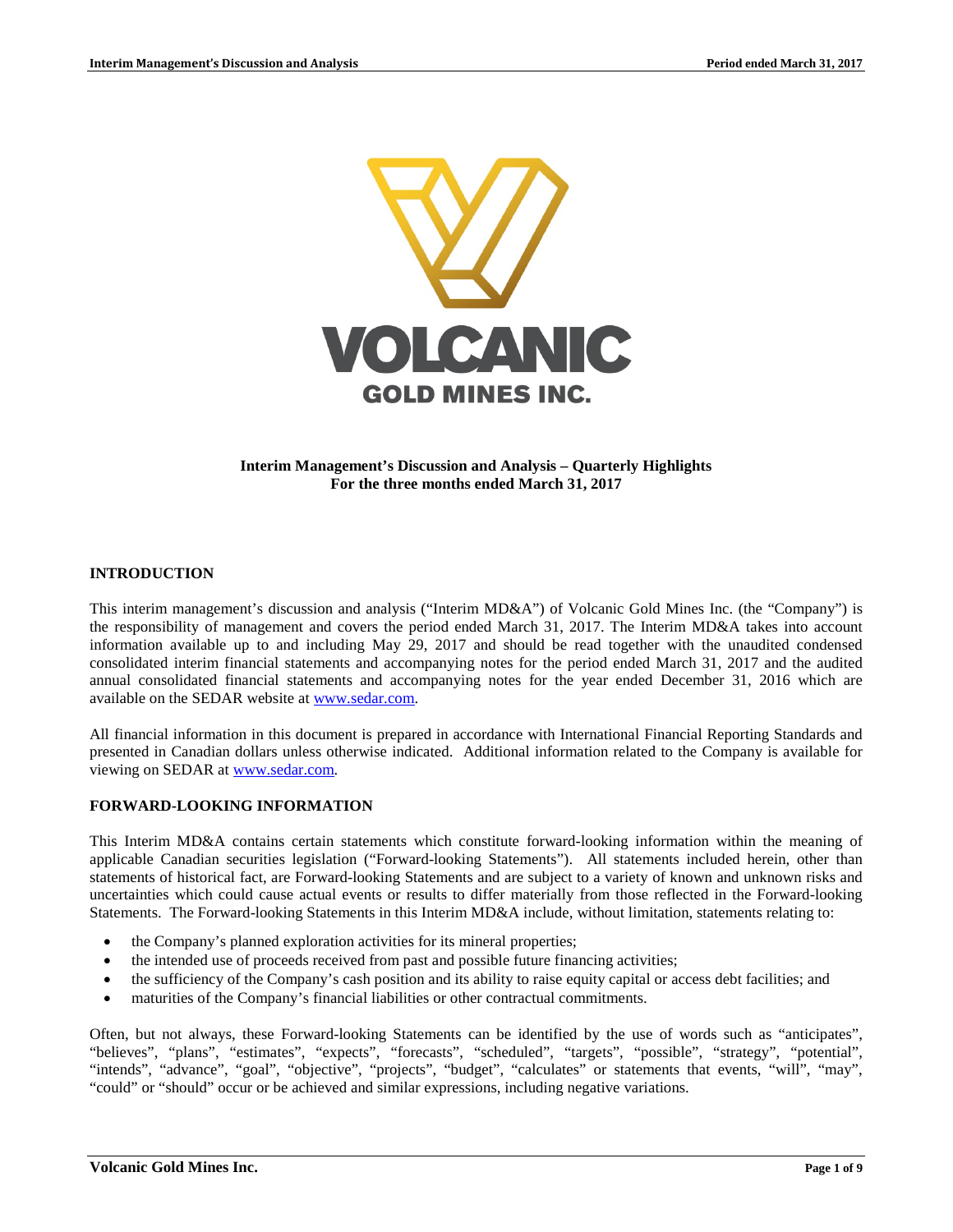Forward-looking Statements involve known and unknown risks, uncertainties and other factors which may cause the actual results, performance or achievements of the Company to be materially different from any results, performance or achievements expressed or implied by the Forward-looking Statements. Such uncertainties and factors include, among others:

- risks associated with mineral exploration and project development;
- fluctuations in commodity prices;
- fluctuations in foreign exchange rates and interest rates;
- credit and liquidity risks;
- changes in national and local government legislation, taxation, controls, regulations and political or economic developments in countries in which the Company does or may carry on business;
- reliance on key personnel;
- property title matters;
- local community relationships;
- risks associated with potential legal claims generally or with respect to environmental matters;
- adequacy of insurance coverage;
- dilution from further equity financing;
- competition; and
- uncertainties relating to general economic conditions;

as well as those factors referred to in the "Risks and Uncertainties" section in this Interim MD&A.

Forward-looking Statements contained in this Interim MD&A are based on the assumptions, beliefs, expectations and opinions of management, including but not limited to:

- all required third party contractual, regulatory and governmental approvals will be obtained for the exploration and development of the Company's properties;
- there being no significant disruptions affecting operations, whether relating to labor, supply, power, damage to equipment or other matter;
- permitting, exploration and development activities proceeding on a basis consistent with the Company's current expectations;
- expected trends and specific assumptions regarding commodity prices and currency exchange rates;
- prices for and availability of fuel, electricity, equipment and other key supplies remaining consistent with current levels; and
- the accuracy of the Company's current mineral resource estimates.

These Forward-looking Statements are made as of the date hereof and the Company disclaims any obligation to update any Forward-looking Statements, whether as a result of new information, future events or results or otherwise, except as required by law. There can be no assurance that Forward-looking Statements will prove to be accurate, as actual results and future events could differ materially from those anticipated in such statements. Accordingly, investors should not place undue reliance on Forward-looking Statements.

# **DESCRIPTION OF BUSINESS**

The Company's business is the acquisition and exploration of mineral properties, focused on consolidating a land package in under-explored Republic of Guinea, West Africa and its neighbouring countries. To date, the Company has acquired an interest in the Mandiana Project and signed option agreements on two adjacent gold properties, for a total land holding of almost 1,000 fully contiguous square kilometres of highly prospective ground.

On January 19, 2017, the Company changed its name from Volcanic Metals Corp. to Volcanic Gold Mines Inc. and is trading on the TSX Venture Exchange ("TSX-V") under the symbol "VG". During the first quarter of 2017, it raised gross proceeds totalling \$6.0 million from two private placement financings. As well, Jeremy Crozier and Robert Schafer have joined the Board of Directors, and Mr. Crozier was also appointed as President of the Company. Alexander Langer has been appointed to the new position of Vice-President, Capital Markets of the Company.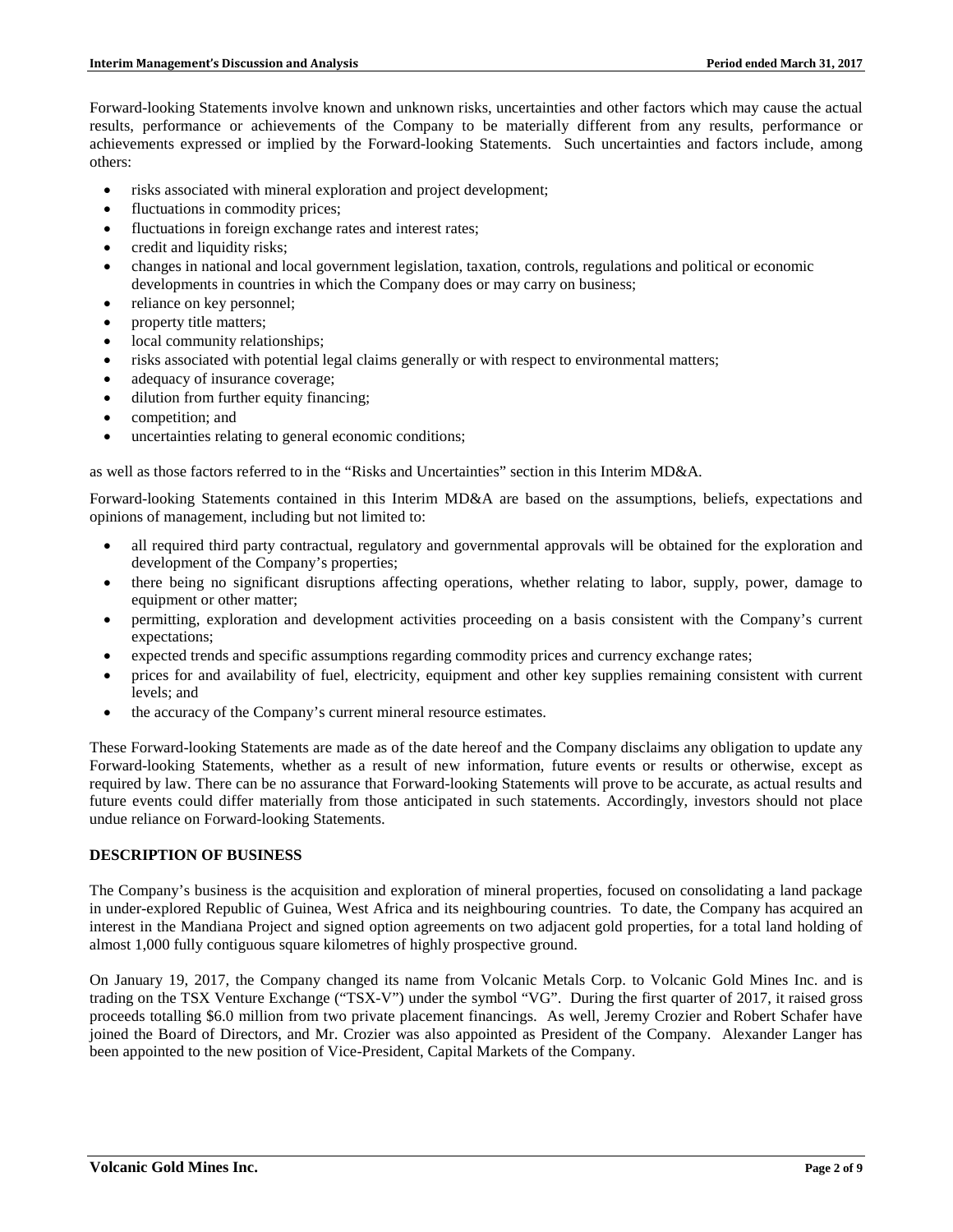## **EXPLORATION REVIEW**

#### *Mandiana Project*

In January 2017, the Company completed the acquisition of a 75% interest in the Mandiana Project, a gold property located in the Republic of Guinea, from Sovereign Mines of Africa PLC ("SMA").

The Mandiana Project consists of two contiguous exploration permits which cover an area of approximately 304 square kilometres situated approximately 80 kilometres southeast of AngloGold Ashanti's Siguiri gold mine in eastern Guinea. The Mandiana Project permits occupy a broadly north-south trending belt of gold occurrences shown on the published 1:1,000,000 map of gold deposits and lie within an area known as the Siguiri Basin. Intense artisanal gold mining is conducted throughout the area of the claims and supports the local economy.

The northern of the two claim blocks is the only area that has seen recorded modern exploration activity. Between 2010 and 2013, SMA drilled 119 reverse-circulation and diamond core holes for a total of over 16,000 metres of drilling, targeting under the areas of the artisanal mining activity. A Mineral Resource Statement for the Mandiana Project was issued by SMA in January 2014, prepared to JORC Code standards by SRK Consulting (UK) Ltd. The Company retained the services of SRK Consulting (Canada) Ltd. ("SRK") to update SMA's technical report to NI 43-101 standards and re issued a new Mineral Resource statement for Mandiana.

The Mandiana Project contains an Inferred Mineral Resource of 612,000 oz of contained gold (16.1 Mt at 1.18 g/t Au) for the four deposits drilled by SMA, including 510,000 oz of contained gold (13.3 Mt at 1.20 g/t Au) in the Yagbelen deposit. The Inferred Mineral Resource is given in the following table:

| Category | <b>Deposit</b> | Quantity | Gold<br>Grade | <b>Contained</b><br>Gold |
|----------|----------------|----------|---------------|--------------------------|
|          |                | Mt       | g/t           | OZ.                      |
| Inferred | Yagbelen       | 13.3     | 1.20          | 510,000                  |
|          | Foulouni       | 0.7      | 1.13          | 25,000                   |
|          | Woyondjan      | 1.9      | 0.99          | 61,000                   |
|          | Damantere      | 0.2      | 2.21          | 16,000                   |
| Inferred | Total          | 16.1     | 1.18          | 612.000                  |

*Note: Mineral resources are reported in relation to a conceptual pit shell. Mineral resources are not mineral reserves and have not demonstrated economic viability. All figures are rounded to reflect the relative accuracy of the estimate. Open pit mineral resources are reported at a cut-off grade of 0.3 g/t gold.* 

## *WAMA Project*

In April 2017, the Company entered into a binding option agreement to acquire from West African Associates SARL ("WAMA"), a private Guinean company, an indirect 80% interest in two exploration permits and three semi-industrial mining permits (the "WAMA Project") which adjoin the entire length of the southern boundary of, and lie within the same mineralized trends as the Mandiana Project. The acquisition is subject to TSX-V approval.

One of the most notable mineralized occurrences within the WAMA Project is the Farabakoura Prospect. During 2014 and 2015, WAMA drilled 89 inclined reverse circulation holes beneath lateritic artisanal workings at Farabakoura, results of which include: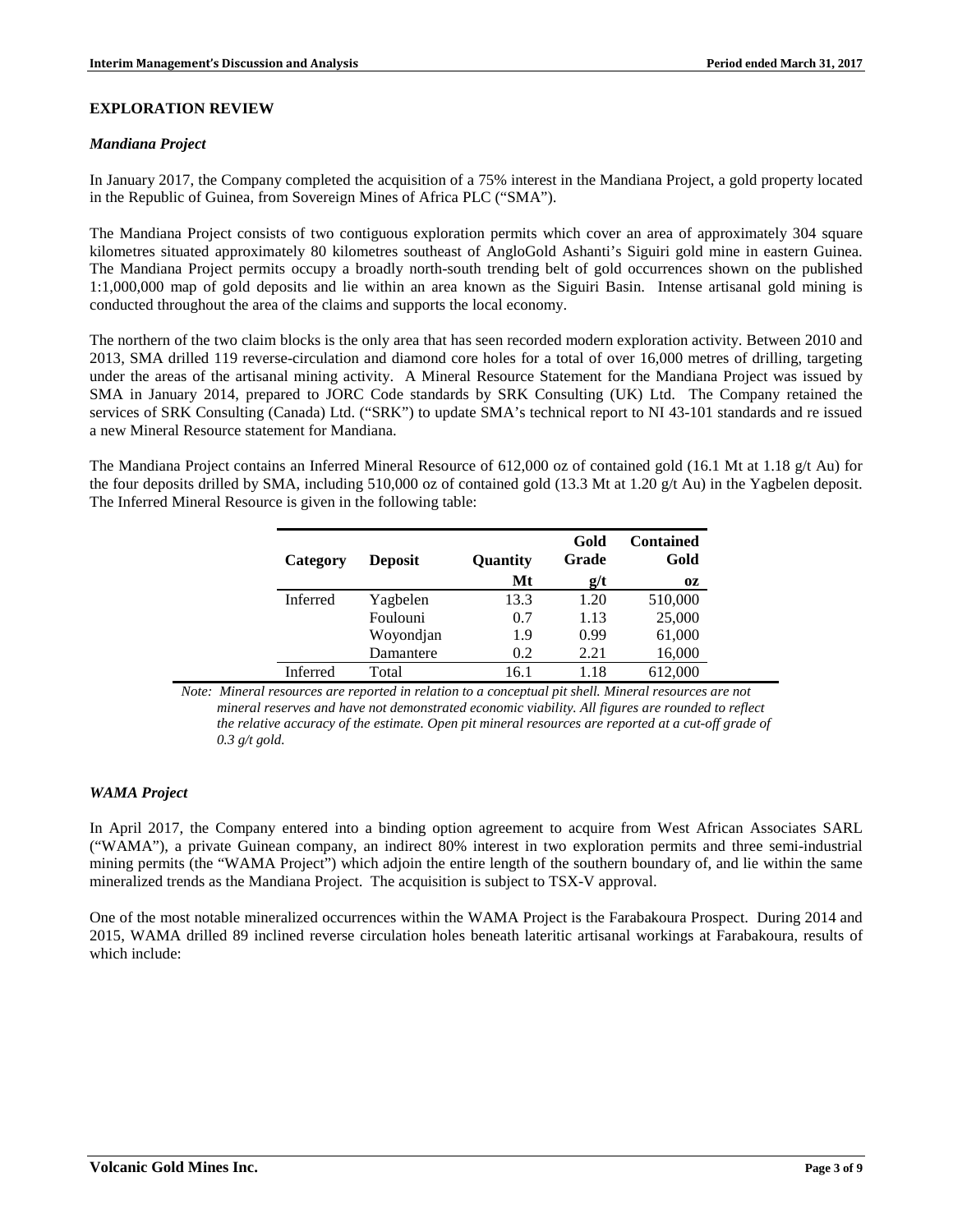| Hole           | From<br>(metres) | To<br>(metres)    | <b>Interval</b><br>(metres) | <b>Gold Grade</b><br>(g/t) | <b>Comments</b>                   |
|----------------|------------------|-------------------|-----------------------------|----------------------------|-----------------------------------|
| FKRC003        | 64               | 71                | $\tau$                      | 29.0                       | Visible gold observed in RC chips |
| incl.          | 64               | 65                | $\mathbf{1}$                | 171.0                      |                                   |
| FKRC005        | 68               | 80 (end of hole)  | 12                          | 40.1                       | Visible gold observed in RC chips |
| incl.          | 69               | 71                | 2                           | 220.3                      |                                   |
| <b>FKRC006</b> | 74               | 80                | 6                           | 14.8                       |                                   |
| incl.          | 75               | 76                | $\mathbf{1}$                | 38.6                       |                                   |
| FKRC035        | 52               | 56                | $\overline{4}$              | 6.2                        |                                   |
| and            | 68               | 74                | 6                           | 14.9                       |                                   |
| FKRC037        | 77               | 80                | 3                           | 9.1                        |                                   |
| FKRC048        | 27               | 39                | 12                          | 4.0                        |                                   |
| FKRC051        | 103              | 120 (end of hole) | 17                          | 2.0                        |                                   |
| FKRC071        | 62               | 69                | $7\phantom{.0}$             | 103.5                      | Visible gold observed in RC chips |
| incl.          | 63               | 66                | $\overline{3}$              | 236.4                      |                                   |
| FKRC074        | 71               | 77                | 6                           | 17.0                       |                                   |
| incl.          | 73               | 75                | $\overline{2}$              | 39.8                       |                                   |
| FKRC075        | 69               | 75                | 6                           | 6.7                        |                                   |
| FKRC076        | 81               | 87                | 6                           | 18.2                       |                                   |
| incl.          | 81               | 83                | $\overline{2}$              | 52.2                       |                                   |
| FKRC077        | 78               | 79                | $\mathbf{1}$                | 148.0                      |                                   |
| FKRC087        | 43               | 49                | 6                           | 65.8                       |                                   |
| incl.          | 45               | 47                | $\overline{2}$              | 192.5                      |                                   |

*Note: The reader is advised that the above results are historic in nature and are yet to be verified by the Company.*

Drilling was performed using a track-mounted UDR650 RC rig. Samples were then sent to ALS Minerals laboratory in Bamako, Mali where they were analyzed by 50 gram fire assay with an AAS finish. RC drill chips are preserved in chip trays, which have been inspected; quartz vein material similar to that observed in the overlying artisanal workings coincides with elevated gold values. Coarse, visible gold was observed in quartz veins from several holes. PVC drill collars are cemented and clearly labelled by WAMA, and are still in good condition. Based on verification of selected collars and their orientations against WAMA's drilling database, no discrepancies were observed.

As seen at Mandiana, artisanal workings at Farabakoura follow a semi-continuous north-south trend for approximately two kilometers, only a minor portion of which has been drill-tested. This trend is consistent with the orientation of dominant north-south mineralized structures seen elsewhere in the Siguiri Basin; east-west displacements to this structure appear to give rise to higher grade zones of auriferous quartz-vein stockworks.

The Company commenced a drill program at Mandiana in early April 2017, to consist of approximately 2,000 metres of reverse-circulation and diamond core drilling. The program has been designed to gain important information regarding the geological structures that control the mineralization within the current Inferred Mineral Resource. Such information will contribute towards the definition of subsequent drilling activities within the 2017 exploration season. The program will also serve to infill areas of the Inferred Mineral Resource.

In addition to drilling, the Company intends to perform property-wide prospecting of artisanal workings (or *orpaillages*), high-resolution airborne magnetic surveying, as well as systematic geochemical sampling of the portions of the landholding not previously explored in this fashion. Very importantly, a strong north-south lineation is discernible in the orpaillages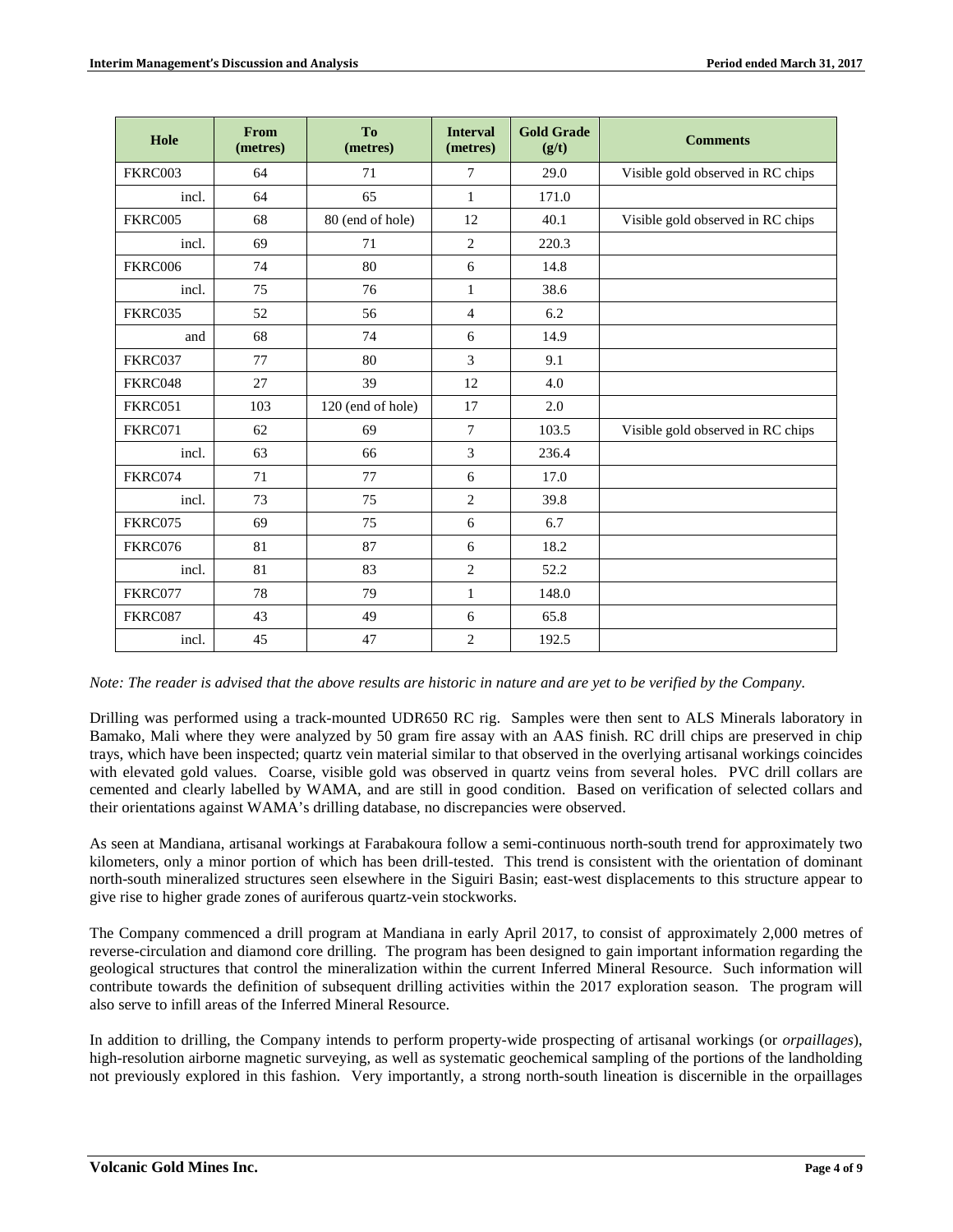throughout the property, and these extend clearly in both directions along strike from the current Inferred Mineral Resource on two trends, as well as on a third parallel trend to the west.

Most notably the present Inferred Mineral Resource was discovered using artisanal working as a targeting guide, and only a relatively small portion of these lineaments has been tested by drilling. The north-south orientation of the orpaillages is of particular significance, as it is concordant with the dominant structural element that gives rise to mineralization both in the Siguiri Basin, and at the Siguiri Mine<sup>1</sup>, approximately 80 kilometres to the north of the Project. It is anticipated that the Company's prospecting and sampling program will serve to define a number of other features for near-term drill-testing.

*<sup>1</sup> Erwann Lebrun, John Miller, Nicolas Thébaud, Stanislav Ulrich, and T. Campbell McCuaig, Structural Controls on an Orogenic Gold System: The World-Class Siguiri Gold District, Siguiri Basin, Guinea, West Africa, in Economic Geology, v. 112, pp. 73–98.*

#### *Seimana Project*

In early May 2017, the Company entered into a binding and exclusive Memorandum of Understanding (the "MOU") to acquire an initial 70% interest in the Seimana Project in Guinea. This interest may be further increased to 100% through additional project expenditures. Seimana comprises four exploration permits, which together adjoin much of the western boundary of the Company's existing Mandiana Project ("Mandiana"), as well as the lands the Company has under option from West African Mining Associates SARL ("WAMA"), as announced by the Company on April 14, 2017. The acquisition of the Seimana Project will expand the Company's holding in the Mandiana district to almost 1,000 fully contiguous square kilometres of highly prospective Birimian terrain, characterized by widespread, linear zones of shallow artisanal gold mining.

Exploration at Seimana in 2014 and 2015 by a former option holder included the drilling of 31 reverse circulation holes for a total of approximately 3,000 metres of drilling over 9 of the 40 reported targets. In much the same fashion as drilling works conducted at the Mandiana and WAMA Projects – to which Seimana is geologically similar - these targets were derived from artisanal workings. Drilling results include:

- 4m @ 19.8g/t from 50m in hole TAMRC001
- 5m @ 2.64g/t from 61m in hole TAMRC002
- 10m @ 2.58g/t from 36m in hole KROURC001
- 5m @ 2.02g/t from 55m and 3m @ 3.50g/t from 66m in hole KROURC002
- 3m @ 5.6g/t from 26m in hole KOTRC001
- 3m @ 5.06g/t from 21m and 3m @ 3.50g/t from 66m in hole KRDRC002

#### *Note: The reader is advised that the above results are historic in nature and are yet to be verified by the Company.*

Earlier works at the Seimana Project include surface geochemical and rock-chip sampling, and broad prospecting of artisanal workings over much of the property. Mineralization at Seimana lies along strike from Avocet Mining's Resource<sup>1</sup> of 1.99 million ounces (Measured and Indicated) and 1.02 million ounces (Inferred) of gold at the Tri-K property, located 7 kilometres to the south of the Seimana Project. Mineralization appears to be associated with NW trending geological structures, in common with other known gold deposits within the Siguiri Basin. It is anticipated that the Company will include Seimana in its airborne geophysical survey program currently planned over its consolidated land package, to be followed-up by further prospecting, with the aim of defining and refining drilling targets at the Project.

# *1 Competent Persons' Report, 31 December 2014 (JORC standards)*

*Simon Meadows Smith, consulting geologist to the Company, is a Qualified Person as defined by National Instrument 43- 101 -- Standards of Disclosure for Mineral Projects, and has reviewed and approved the disclosure of technical information contained in this MD&A. Mr. Meadows-Smith holds a BSc degree in geology from Nottingham University, England, and has been involved in mineral exploration since 1988, including 20 years of experience working in West Africa. He is a Fellow in good standing of the Institute of Materials, Minerals & Mining in London.*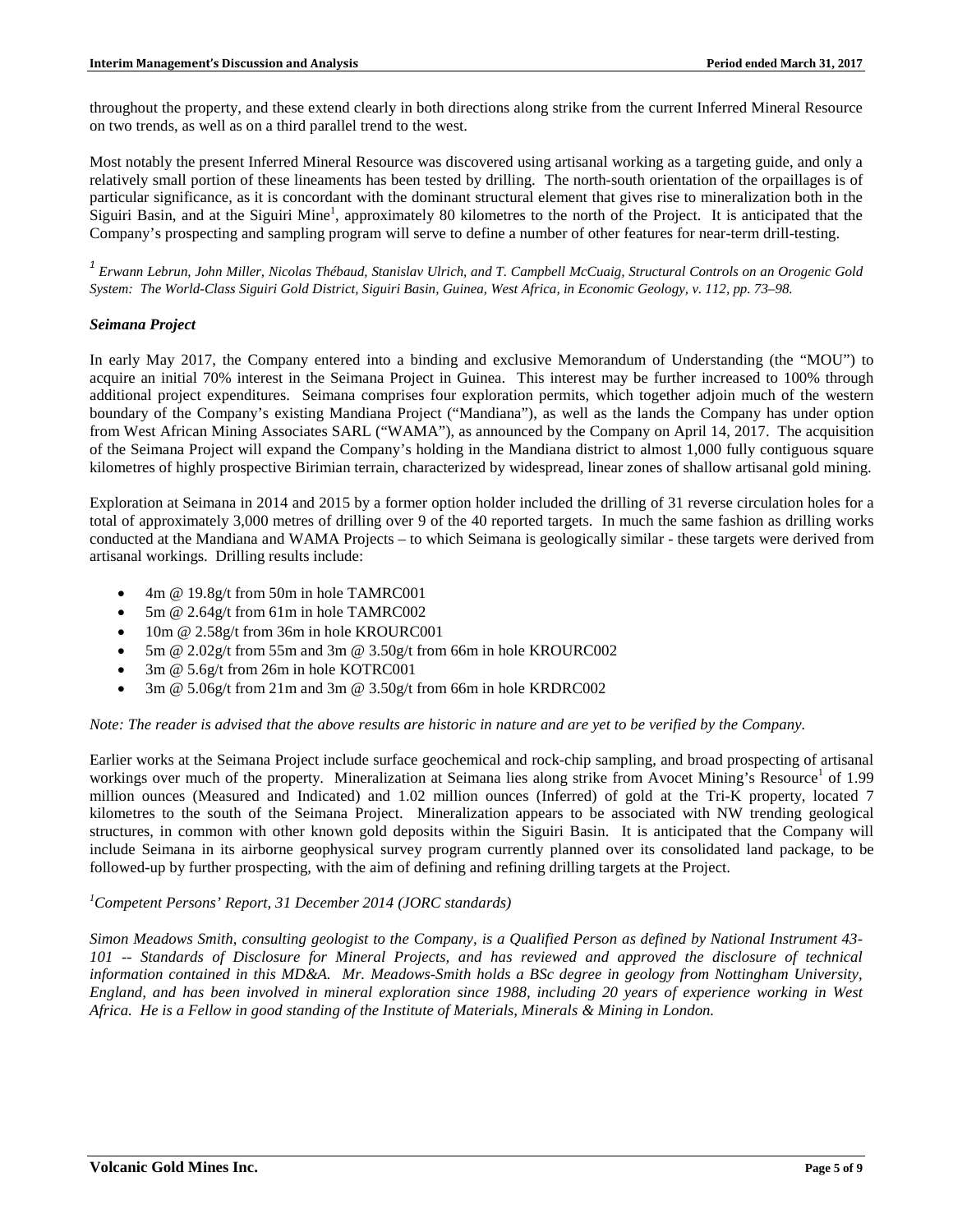# **RESULT OF OPERATIONS**

The financial statements reflect the financial condition of the Company's business as at and for the periods ended March 31, 2017 and 2016.

During the period ended March 31, 2017 the Company incurred a loss \$2,456,739, compared to a loss of \$26,496 for the period ended March 31, 2016. Significant revenue and expenses for the period are as follows:

|                                                                 | March 31, 2017 | March 31, 2016 |
|-----------------------------------------------------------------|----------------|----------------|
| <b>Exploration expenditures</b>                                 | 422,495<br>\$  | \$             |
| Consulting and management fees                                  | 66,900         | 15,000         |
| Investor relations                                              | 144,208        |                |
| Office and administration                                       | 20,116         | 3,752          |
| Professional fees                                               | 23,459         | 945            |
| Regulatory and filing fees                                      | 17,980         | 6,799          |
| Salaries and benefits                                           | 15.525         |                |
| Share-based payments (relating to value of stock option grants) | 1,732,230      |                |
| Travel                                                          | 28,724         |                |
| Recovery on write-off of accounts payable                       | 49.750         |                |

The Company incurred a significantly higher loss for the quarter ended March 31, 2017 due to more corporate and exploration activities, with the acquisition of the Mandiana Project and equity financings totaling \$6.0 million, whereas the Company had minimal activity during the comparative quarter. The current quarter was also significantly impacted by a non-cash share-based compensation expense of \$1,732,230 that relates to the value of stock options granted during the current quarter and vested immediately. Exploration costs are related to activity at the Mandiana Project and in other parts of Guinea. Consulting and management fees consist of fees paid or accrued to Radius for personnel costs prior to the Mandiana acquisition and fees paid or accrued to the VP, Capital Markets and a consultant providing advisory services, whereas the comparative period costs were related to fees paid or accrued to the CEO. Investor relations costs include agreements with third parties for capital market consulting and corporate development. Professional fees relate mostly to legal fees associated with corporate and property investigations activity, and accounting services provided by the former CFO. Salaries and benefits costs relate primarily to an administrative services company that provides personnel, including the Company's CFO and Corporate Secretary. The recovery on write-off of accounts payable relates to an amount owing to a director of the Company for past services. The director agreed to waive a portion of the amount owing and therefore a write-off was recorded.

## **SUMMARY OF QUARTERLY RESULTS**

The Company's quarterly mineral properties, working capital balance and operating results over the last eight quarters are summarized as follows:

|                     | Mar $17$    | Dec $16$   | Sept $16$ | June $16$                | Mar $16$  | Dec $15$  | Sept '15  | Jun $15$  |
|---------------------|-------------|------------|-----------|--------------------------|-----------|-----------|-----------|-----------|
| Total assets        | \$7,460,714 | \$479,719  | \$358,175 | \$395,018                | \$402.751 | \$418.516 | \$422,413 | \$425,727 |
| Mineral properties  | 2,001,276   |            |           | $\overline{\phantom{a}}$ |           |           | -         |           |
| Working capital     | 5.050.971   | 168.295    | 178,658   | 246,569                  | 269,775   | 296,271   | 332,515   | 354,121   |
| Loss for the period | (2,456,739) | (429, 543) | (67, 911) | (23,206)                 | (26, 496) | (36, 244) | (21,606)  | (33,611)  |
| Loss per share      | (0.08)      | (0.03)     | (0.00)    | (0.00)                   | (0.00)    | (0.01)    | (0.00)    | (0.00)    |

For the quarters presented, the Company had minimal business activity up to the quarter ended September 30, 2016. With property investigation activities in the latter part of 2016 and the completion of a property acquisition in the most recent quarter, the Company has become significantly more active and hired a new President of the Company and engaged several consultants. As a result, there was an increase in operating expenses for the quarter ended December 31, 2016 and a larger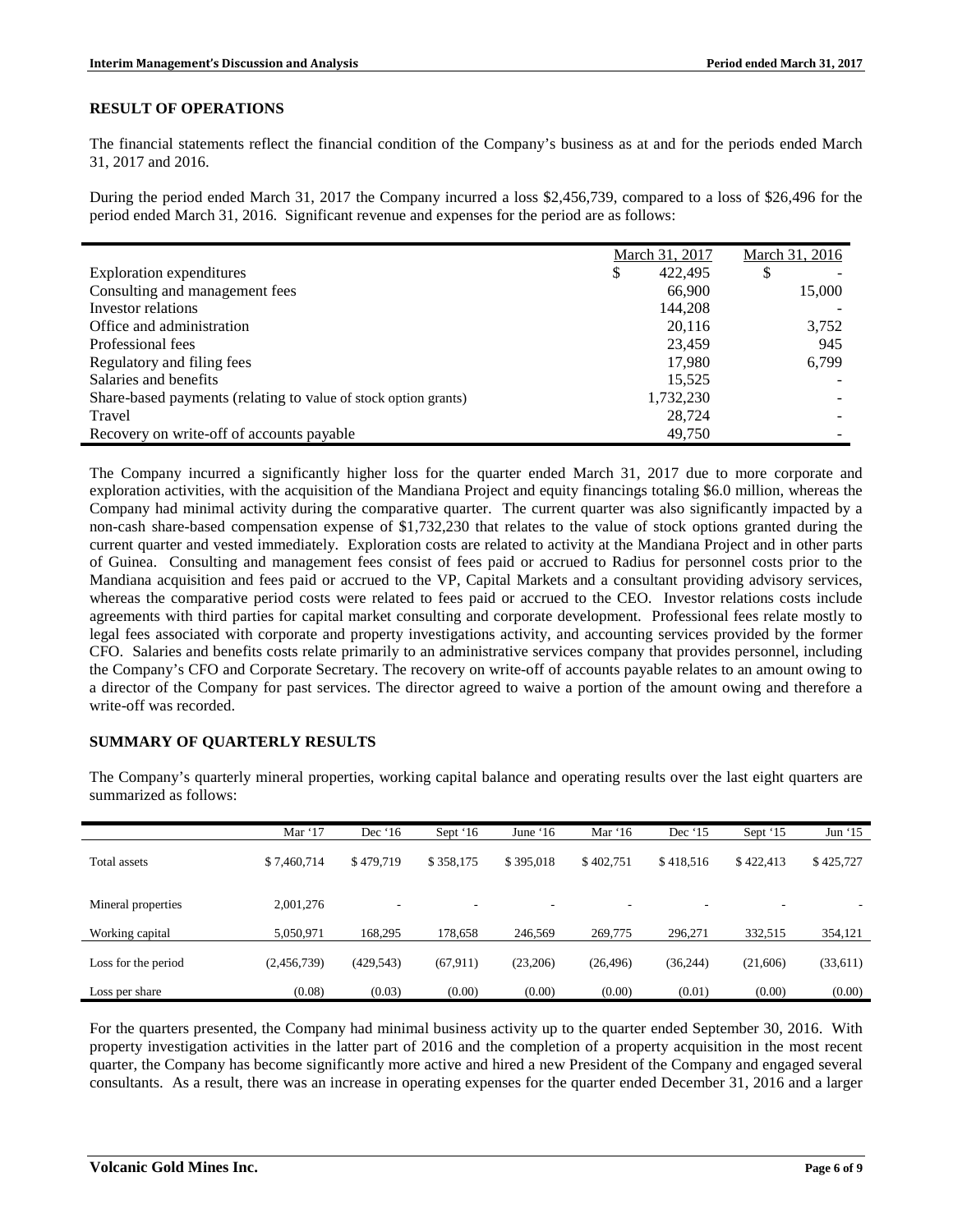increase for the most recent quarter with exploration activity underway on the Mandiana Project. The most recent quarter's loss for the period also includes the aforementioned non-cash share-based compensation expense of \$1,732,230.

# **LIQUIDITY AND CAPITAL RESOURCES**

As at March 31, 2017, the Company had working capital of \$5,050,971. The Company has financed its operations to date primarily through the issuance of common shares. The Company's exploration activities do not provide a source of income and therefore the Company has a history of losses and an accumulated deficit.

During the period ended March 31, 2017, the Company completed equity financings to raise gross proceeds of \$6.0 million, and received \$400,000 from the exercise of 8,000,000 warrants. The Company expects its current capital resources to be sufficient to cover its corporate operating costs and to carry out exploration activities on its recently acquired properties over the next twelve months. The Company believes it will be able to raise additional debt or equity capital as required, but recognizes the uncertainty attached thereto.

Net cash used in operating activities during the period ended March 31, 2017was \$1,080,689 (2016: \$14,395).

Net cash used in investing activities during the period ended March 31, 2017was \$193,417 (2016: \$Nil).

Net cash provided from financing activities during the period ended March 31, 2017 was \$5,861,602 (2016: \$Nil).

The financial statements have been prepared on a going concern basis which assumes that the Company will be able to realize its assets and discharge its liabilities in the normal course of business for the foreseeable future. The Company's continuing operations rely on the ability of the Company to continue to raise capital as and when needed.

## **OUTSTANDING SHARE DATA**

At the date of this Interim MD&A, the Company had outstanding 45,814,038 common shares and the following stock options and warrants:

| No. of options  | <b>Exercise price</b> | <b>Expiry date</b> |
|-----------------|-----------------------|--------------------|
| 3.850.000       | \$0.60                | March 15, 2027     |
| No. of warrants | <b>Exercise price</b> | <b>Expiry date</b> |
| 3,751,034       | \$0.25                | January 5, 2018    |
| 2,000,000       | \$0.05                | January 17, 2019   |
| 13,050,655      | \$0.80                | March 8, 2022      |
| 18,801,689      |                       |                    |

## **TRANSACTIONS WITH RELATED PARTIES**

Significant related party transactions that occurred during the current period are the following:

i) An amount of \$49,750 owing to a director for past services was waived by the director and written off as of March 31, 2017.

See Note 6 of the condensed consolidated interim financial statements for the three months ended March 31, 2017 for details of other related party transactions which occurred in the normal course of business.

## **RISKS AND UNCERTAINTIES**

The operations of the Company are highly speculative due to the high-risk nature of its business in the mineral exploration industry. Companies in the exploration stage face a variety of risks and, while unable to eliminate all of them, the Company aims at managing and reducing such risks as much as possible. The Company faces a variety of risk factors such as, but not limited to, the following: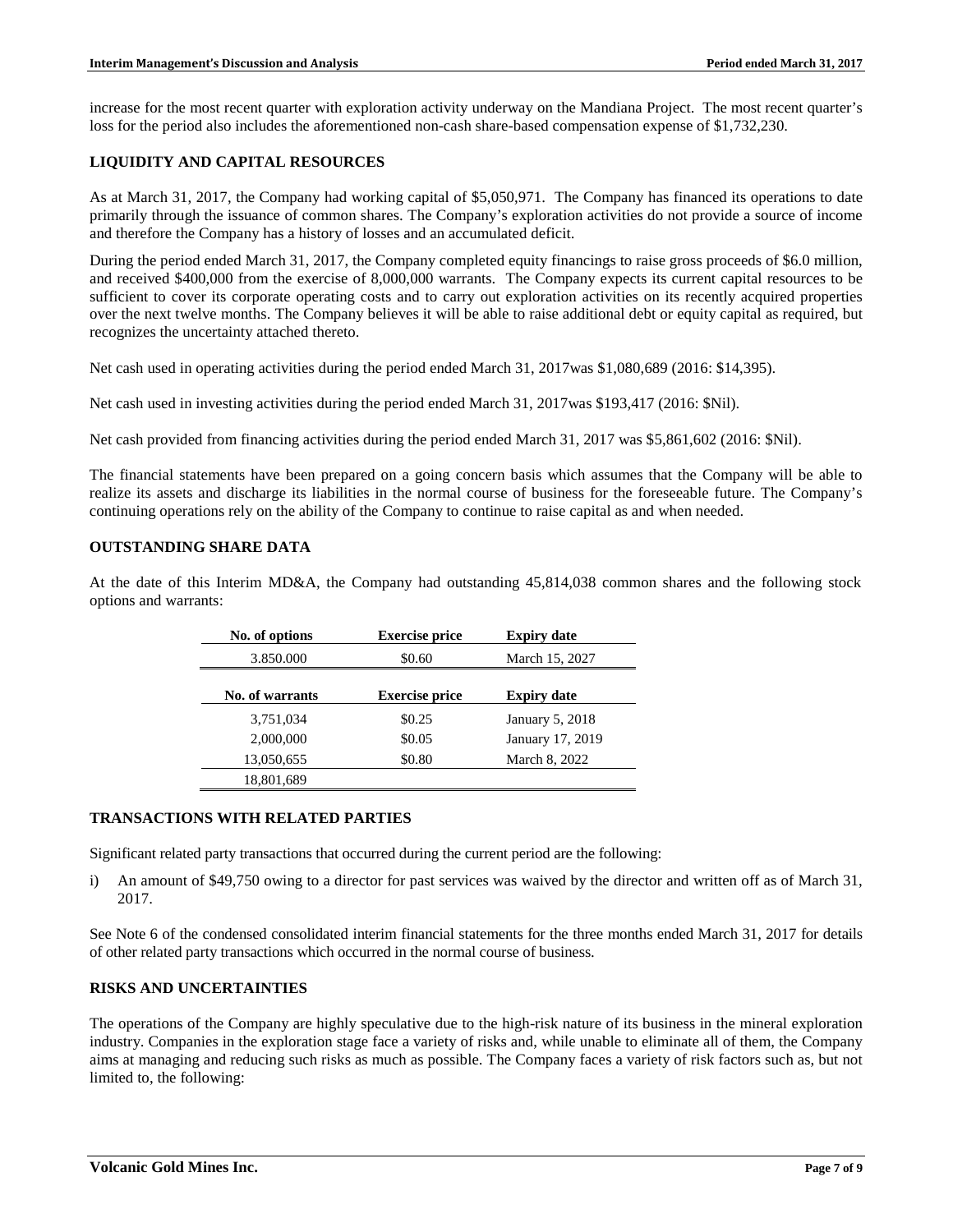#### *Mineral Property Exploration and Mining Risks*

The business of mineral deposit exploration and extraction involves a high degree of risk. Few properties that are explored ultimately become producing mines. At present, none of the Company's properties has a known commercial ore deposit. The main operating risks include: securing adequate funding to maintain and advance exploration properties; ensuring ownership of and access to mineral properties by confirmation that option agreements, claims and leases are in good standing; and obtaining permits for drilling and other exploration activities.

### *Joint Venture Funding Risk*

The Company's strategy includes seeking partners through joint ventures to fund exploration and project development. The main risk of this strategy is that funding partners may not be able to raise sufficient capital in order to satisfy exploration and other expenditure terms in a particular joint venture agreement. As a result, exploration and development of one or more of the Company's property interests may be delayed depending on whether the Company can find another partner or has enough capital resources to fund the exploration and development on its own.

#### *Commodity Price Risk*

The Company is exposed to commodity price risk. Declines in the market price of gold, base metals and other minerals may adversely affect the Company's ability to raise capital or attract joint venture partners in order to fund its ongoing operations. Commodity price declines could also reduce the amount the Company would receive on the disposition of one of its mineral properties to a third party.

## *Financing and Share Price Fluctuation Risks*

The Company has limited financial resources, has no source of operating cash flow and has no assurance that additional funding will be available to it for further exploration and development of its projects. Further exploration and development of one or more of the Company's projects may be dependent upon the Company's ability to obtain financing through equity or debt financing or other means. Failure to obtain this financing could result in delay or indefinite postponement of further exploration and development of its projects which could result in the loss of one or more of its properties.

Securities markets have at times in the past experienced a high degree of price and volume volatility, and the market price of securities of many companies, particularly those considered to be exploration stage companies such as the Company, have experienced wide fluctuations in share prices which have not necessarily been related to their operating performance, underlying asset values or prospects. There can be no assurance that these kinds of share price fluctuations will not occur in the future, and if they do occur, how severe the impact may be on the Company's ability to raise additional funds through equity issues and corresponding effect on the Company's financial position.

## *Political, Regulatory and Currency Risks*

The Company's mineral properties are located in the Republic of Guinea, which currently suffers from certain governance issues and a stressed economic and business climate. Operations in the Republic of Guinea are consequently subject to a higher level of risk compared to less economically stressed and more politically stable countries. Operations, the status of mineral property rights, title to the properties and the recoverability of amounts shown for mineral properties in such nations can be affected by changing economic, regulatory and political situations. The Company's equity financings are sourced in Canadian dollars but for the most part it incurs its exploration expenditures in US dollars and Guinean francs. At this time there are no currency hedges in place. Therefore a weakening of the Canadian dollar against the US dollar and Guinean franc could have an adverse impact on the amount of exploration conducted.

#### *Insured and Uninsured Risks*

In the course of exploration, development and production of mineral properties, the Company is subject to a number of hazards and risks in general, including adverse environmental conditions, operational accidents, labor disputes, unusual or unexpected geological conditions, changes in the regulatory environment and natural phenomena such as inclement weather conditions, floods, and earthquakes. Such occurrences could result in damage to the Company's properties or facilities and equipment, personal injury or death, environmental damage to properties of the Company or others, delays, monetary losses and possible legal liability.

Although the Company may maintain insurance to protect against certain risks in such amounts as it considers reasonable, its insurance may not cover all the potential risks associated with its operations. The Company may also be unable to maintain insurance to cover these risks at economically feasible premiums or for other reasons. Should such liabilities arise,